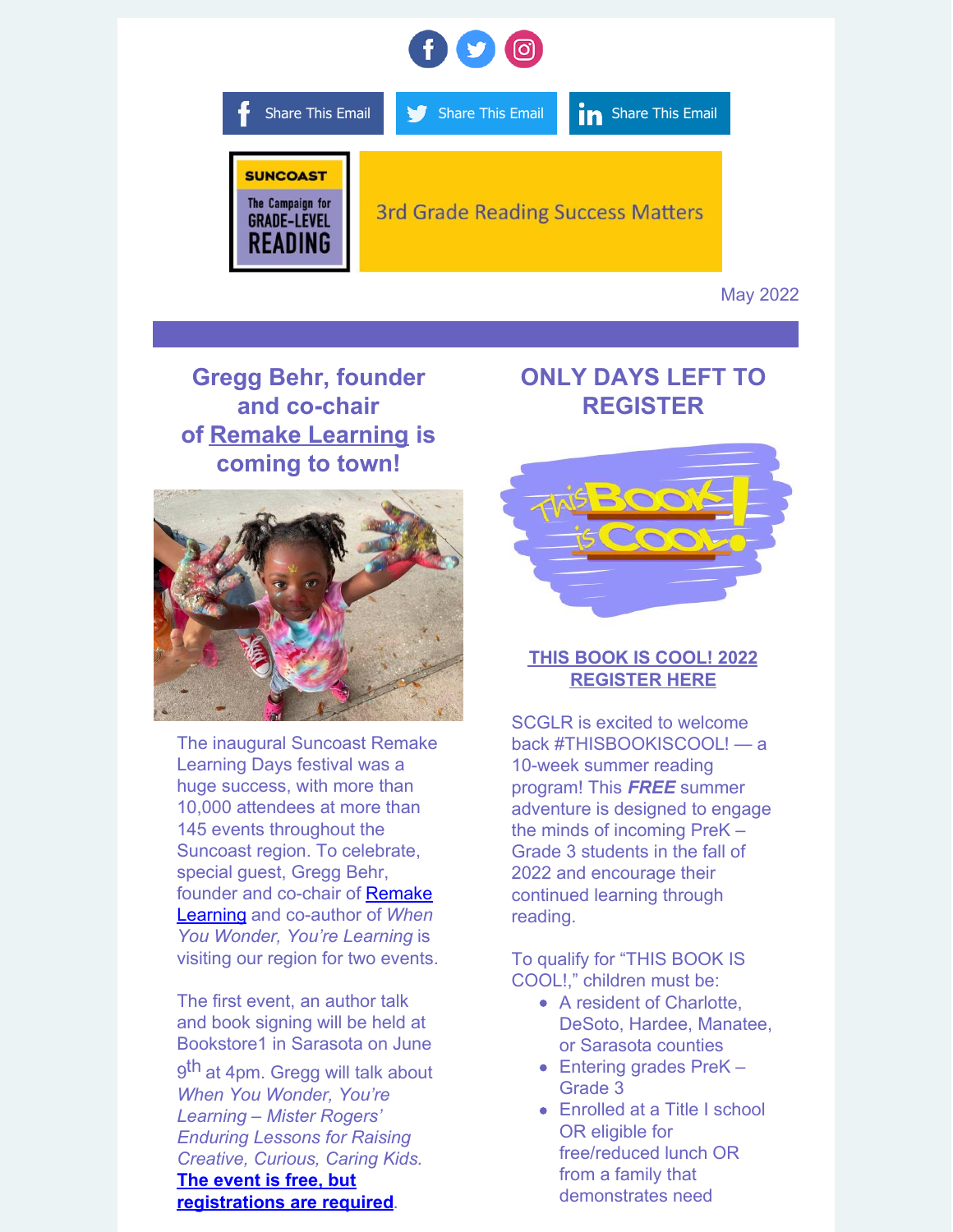The second event is an Appreciation Breakfast for the individuals involved in making the inaugural Suncoast Remake Learning Days festival a success as well as for those who would like to be involved next year. The breakfast will be held at The Grove Restaurant on Friday,

June 10<sup>th</sup> from 8:00am – 9:30am. **The event is free, but [registrations](https://docs.google.com/forms/d/e/1FAIpQLScAY_NgbCOHhnXLN_C1BA3YOU88Zpqm-jIatZLUWkbki1IL_w/viewform?fbclid=IwAR2ak20EqumC6KvgWal78i2lmFiXWmh6r9-nVW81E2ndNUH76x9rTmUCRnk) are required**.

**4th grader Max Tovar shares his perspective on Suncoast Remake Learning Days**



After going to about ten events from [Suncoast](https://www.gradelevelreadingsuncoast.net/project/suncoast-remake-learning-days/) Remake Learning Days I learned that these events can help me work and communicate better with other people. For example: I learned how to write and say my name in Chinese and I asked people how to say words in Chinese, the Chinese pronunciation came easy to me, and I feel open to learn more. In Mr. Stevey's class I realized how many places I have family in, and where I have been by looking at world's flags. At the art museum, I looked at art with a new perspective, since we saw sculptures that were made up of debris and unwanted possessions after a tornado. At Dreamer's Academy, where I also met with friends, I picked up an instrument and tried to play it how I thought was correct, but a

\*\*This program is designed for families with limited means. If families in your network do not qualify but would still like to be a part of the program, we suggest making a donation of \$80 to Season of Sharing. [Donate](https://www.cfsarasota.org/donors/support-season-of-sharing) here.

#### **SCGLR will provide:**

- Twenty (20) books to each registered child
- TBIC! activity book with engaging projects related to each book
- Access to TBIC! online webisodes for each book with bonus content
- Reward bracelets and brag-tags to celebrate reading
- Bi-weekly communication with your assigned Family Connections team member to encourage daily reading, answer questions and keep count of how many books your child reads each week

#### **Caregivers provide:**

- Registration for your child(ren) by completing the form below
- Opportunities for reading with your child and time for TBIC! activities
- Ongoing communication with your assigned Family Connections team member, including how many books your child reads each week

Last summer, more than 3,000 children participated in THIS BOOK IS COOL!, reading more than 60,000 books. Let's make the summer of 2022 an even greater success.

#### **[REGISTER](https://docs.google.com/forms/d/e/1FAIpQLSetsXT-i2tF0in4MJ3r2AZQcohXHFYXyC7spezsRWwc2NcnCw/viewform) HERE**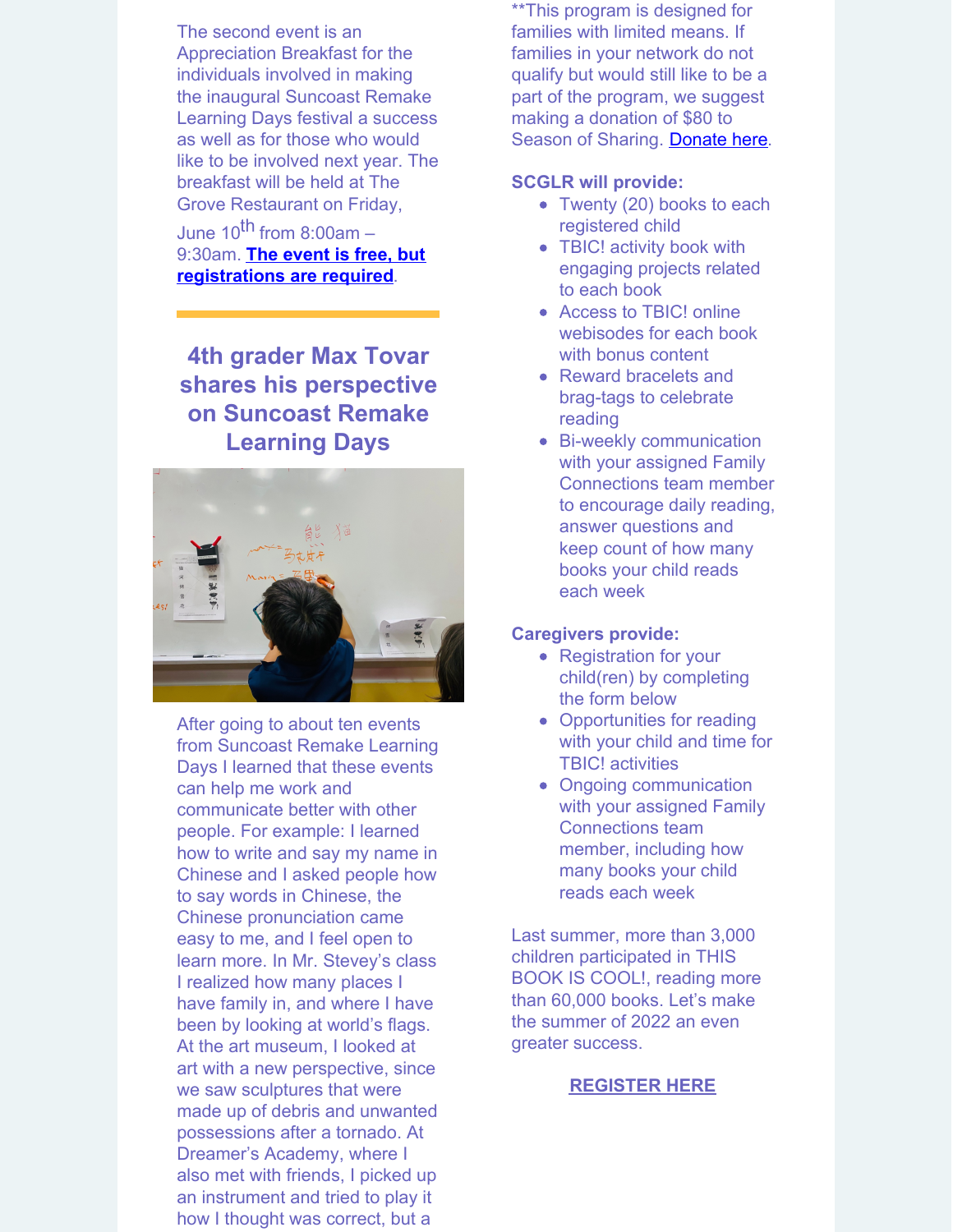kind old man showed me the right way to play it.

I love how every event is more creative than the last. I think it is interesting how I am learning things that I didn't know could benefit me. I feel like the more people there are the better. As I say, the more the merrier!



# **Family [Engagement](https://thepattersonfoundation.org/images/PP-Family-Engagement-Activity-Book_April-2022.pdf) Activity [Book](https://thepattersonfoundation.org/images/PP-Family-Engagement-Activity-Book_April-2022.pdf) Special Edition: [Diversity](https://thepattersonfoundation.org/images/PP-Family-Engagement-Activity-Book_April-2022.pdf) of Mission**



**Editor's Note: The Patriot Plaza Family Engagement Activity Books provide tools and educational activities to inform little ones and promote family bonding experiences that honor veterans, inspire patriotism, and embrace freedom. All activity books are downloadable from the sidebar on the Patriot Plaza [initiative](https://www.thepattersonfoundation.org/patriot-plaza.html) page on The Patterson [Foundation's](https://www.thepattersonfoundation.org/) website. Enjoy!**

When you think of the military you probably envision war, soldiers fighting, tanks, submarines, battleships, helicopters and airplanes carrying weapons. But you might be surprised to realize how many different missions that the military has and our military members do. In our military there are engineers, doctors, nurses, lawyers, electricians, veterinarians, journalists, linguists, musicians, the list goes